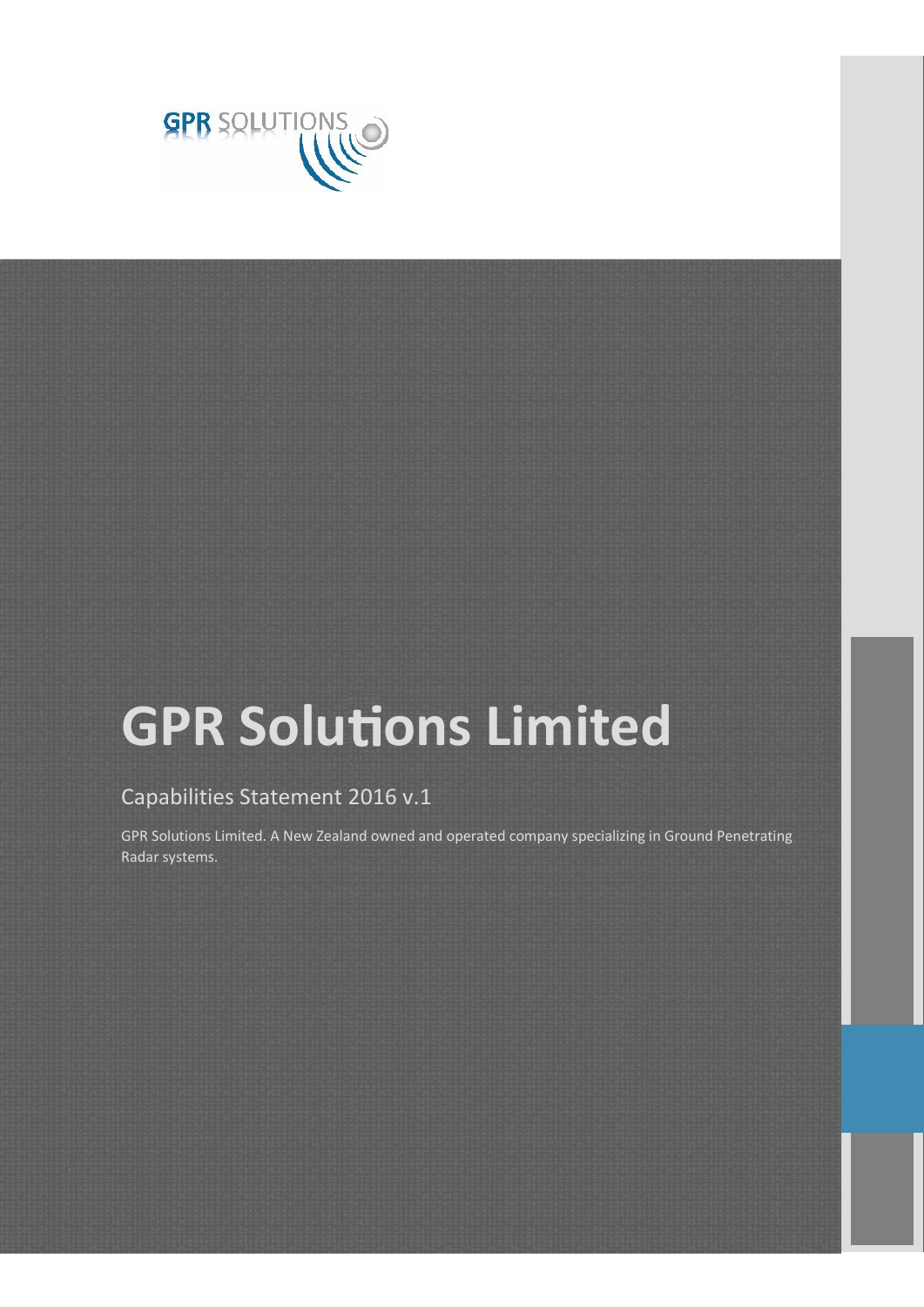

# **GPR Solutions** Limited

Capabilities Statement 2016 v.1



GPR Solutions Limited | Company No: 5914576

#### **GPR Solutions Limited:**

Providing New Zealand the most technologically advanced Ground Penetrating Radar instrumentation and expertise in the industry.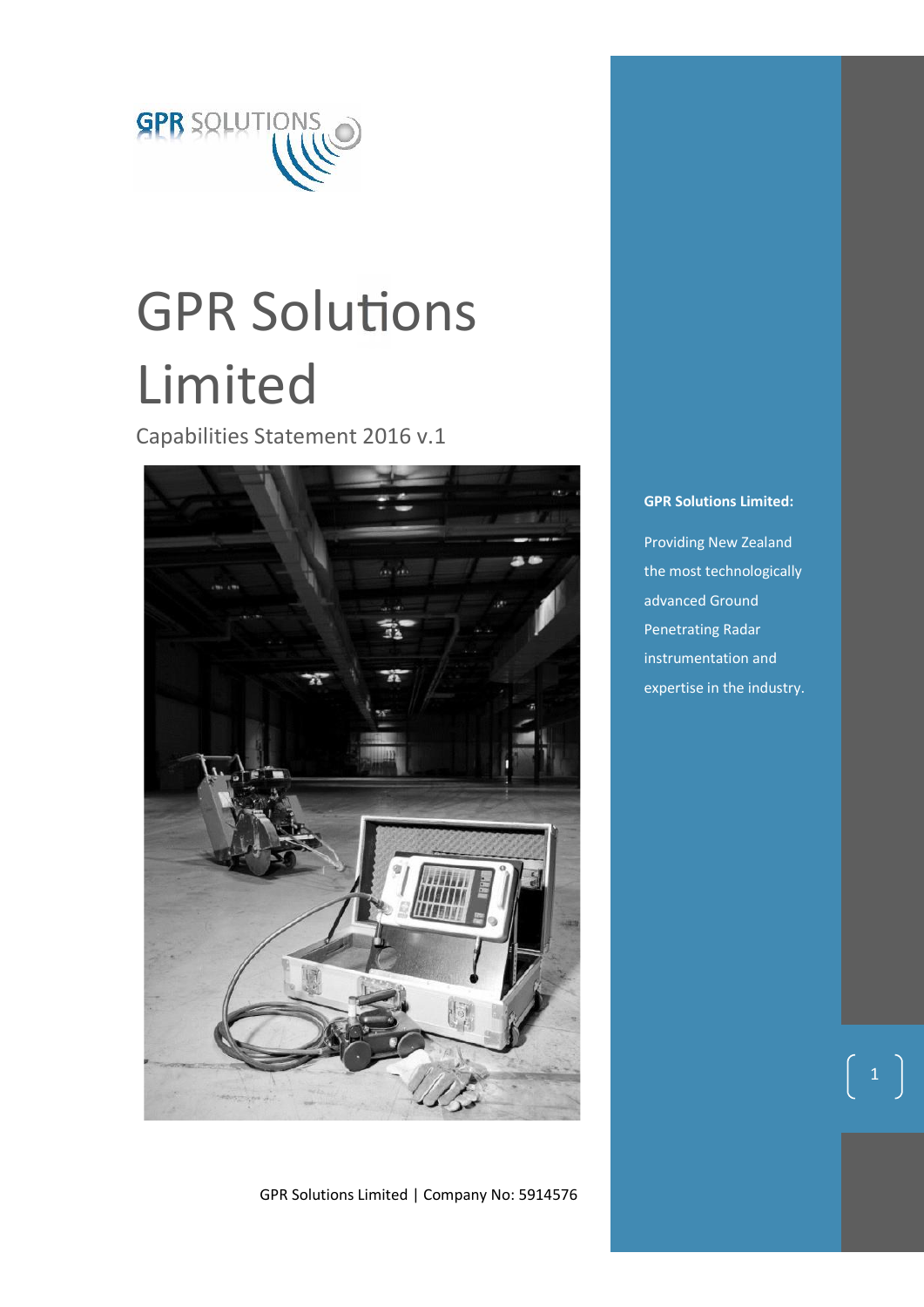

### Company Overview:

GPR Solutions Limited is a New Zealand owned and operated company specializing in providing Ground Penetrating Radar (GPR) Sales & Support, Rentals, High-Level Consulting, Servicing and Training to industries and sectors such as, but not limited to: construction, government, universities, mining and major infrastructure.

The companies Director established GPR Solutions Limited in 2016 after spending an extensive period of time conducting structural, geophysical and asset detection projects throughout Australasia covering all aspects of GPR investigations.

GPR Solutions focuses directly on Ground Penetrating Radar (GPR) instrumentation & accessories for surveying both structural and geophysical elements. GPR Solutions Limited also works in closely with Mala GPR Australia which allows the company to offer the most extensive and diverse range of Ground Penetrating Radar (GPR) systems and expertise not offered by other New Zealand establishments.

GPR Solutions prides itself on our professionalism, expertise and knowledge in the industry we cater to. The products and services GPR Solutions Limited offers to our clients is at the forefront of the technologies capabilities and is actively monitored and researched in order to provide our clients with the most comprehensive products, results and recommendations to their specific project requirements.

Based in Christchurch we operate nationwide and have the capability to provide Ground Penetrating Radar for, but not limited to:

*Utility Locating Exploration & Mining Geotechnical Assessments Environmental Surveys Pavement Assessment Concrete Slab Scanning Forensic Investigations Archaeological Surveys*

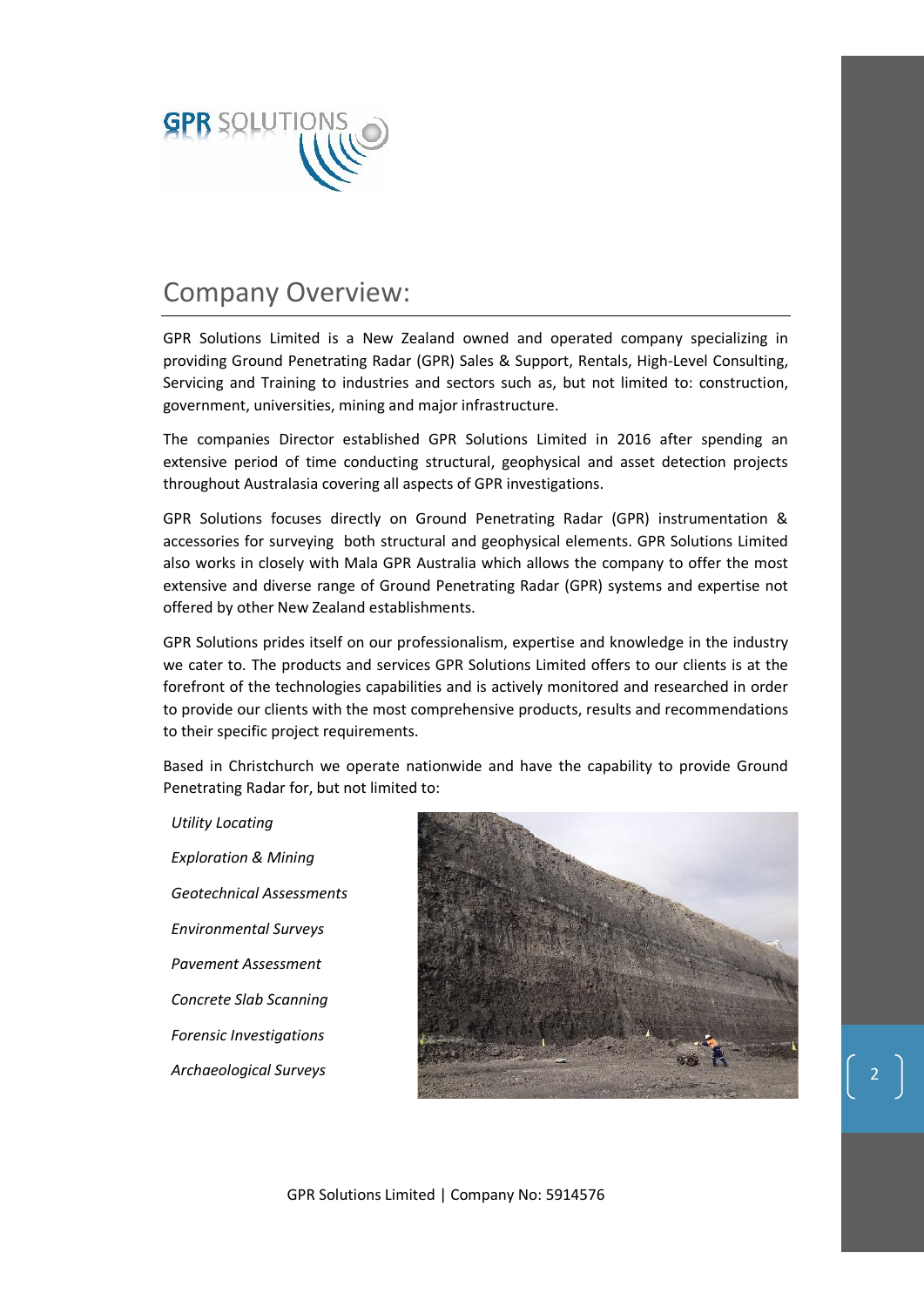

### Company Objective:

To establish GPR Solutions Limited as industry leaders in Ground Penetrating Radar throughout New Zealand and essentially become the 'Go To' company when it comes to Ground Penetrating Radar Sales & Support, Rental Systems, High-Level Consulting, Servicing and Training.

We aim to provide a service to our clients unparalleled by other establishments and work in closely with our clients to ensure they receive the best possible result from the systems and high-level consultancy GPR Solutions provides.



# Our Point of Difference:

Our team consists of several Geophysicists and experienced GPR technicians whose combined experience and knowledge extends across projects conducted worldwide. We have available the southern hemispheres largest pool of GPR systems allowing us to cover all aspects of Ground Penetrating Radar investigations.

We can provide advice on the level of inspection that may be required for any specific Ground Penetrating Radar project and can advise our clients on what Ground Penetrating Radar system/s will be most suitable for their requirements.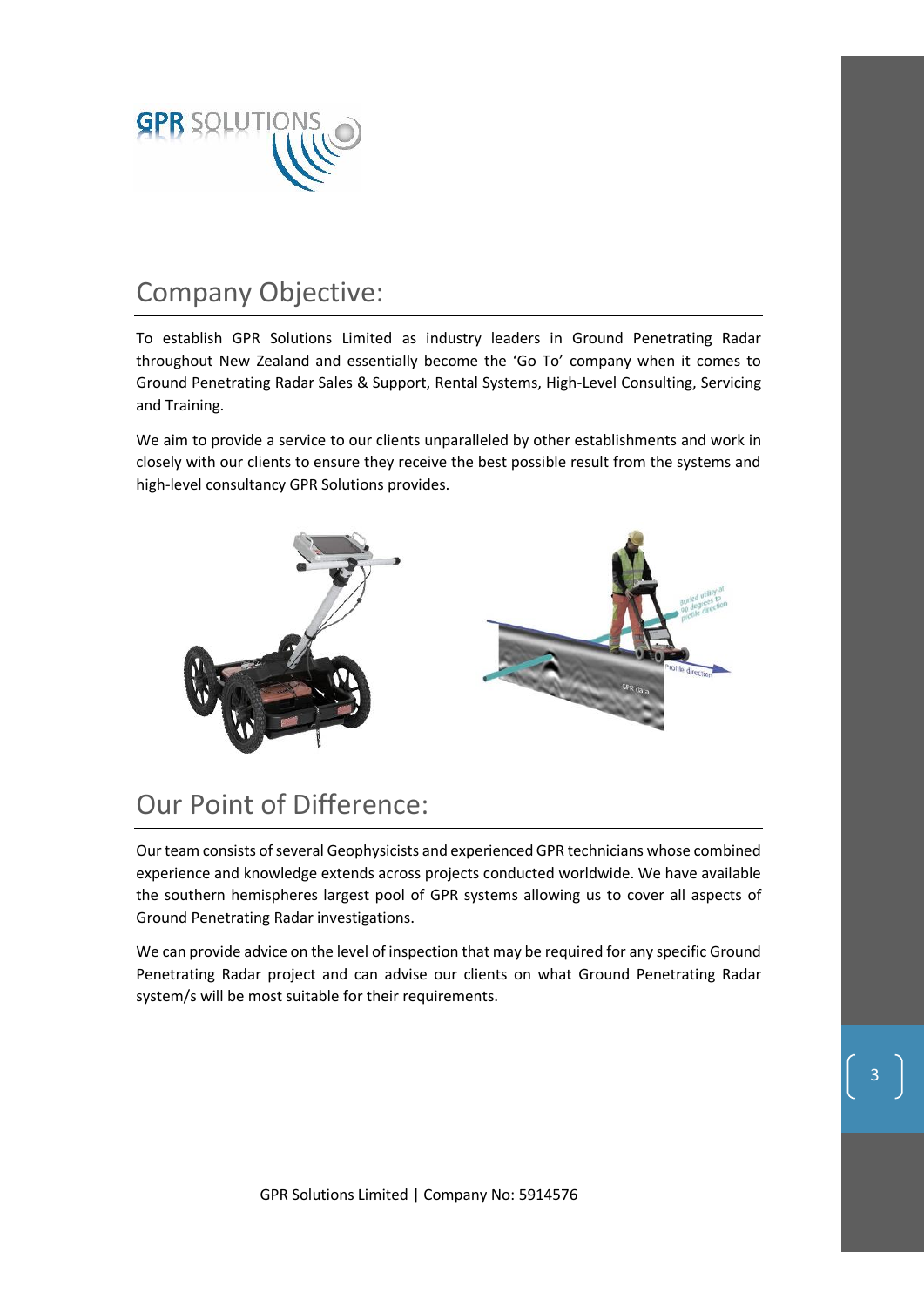



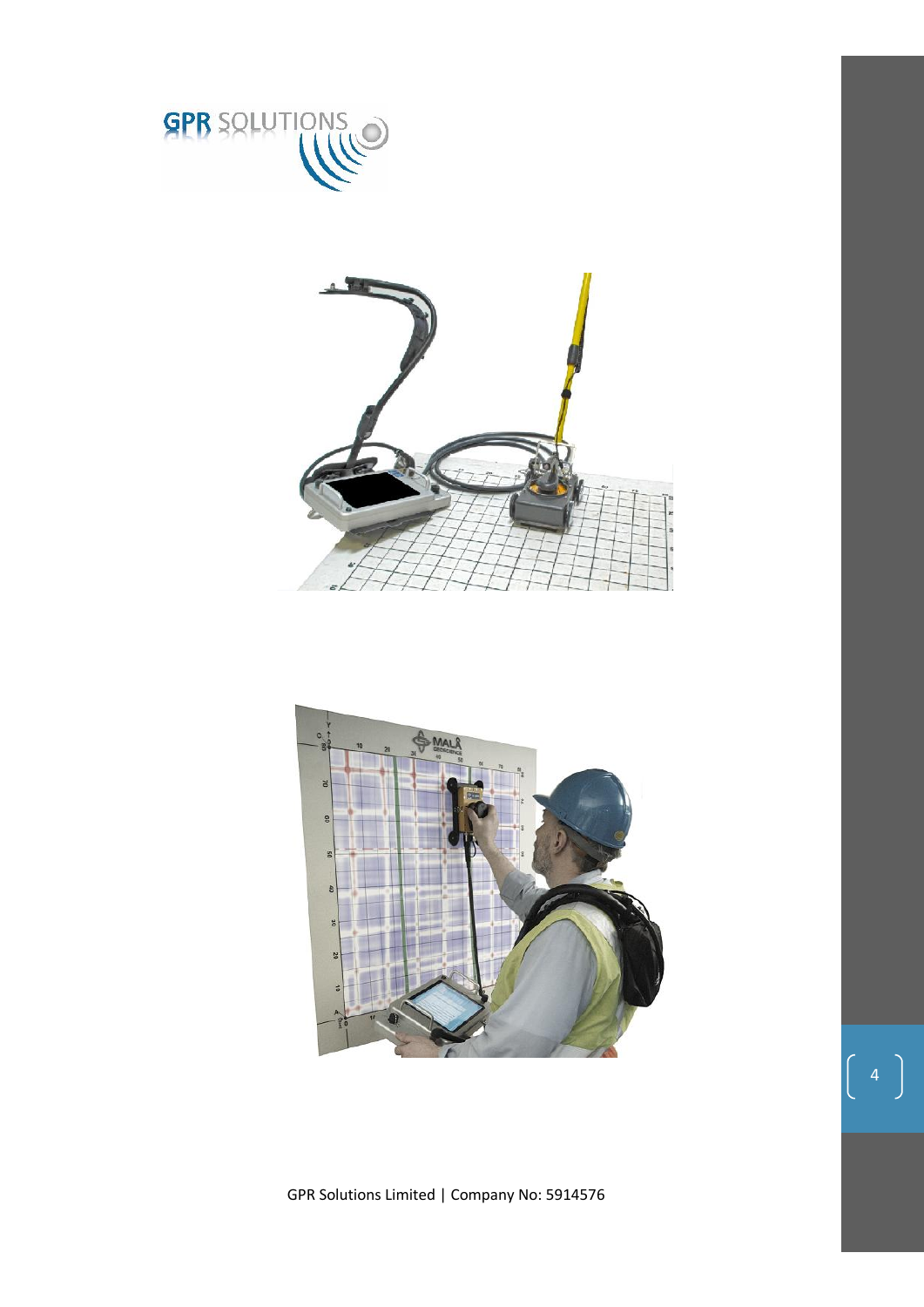

## GPR Systems:

GPR Solutions Limited is the authorized reseller of Mala Ground Penetrating Radar instrumentation throughout New Zealand. As a result, GPR Solutions can provide instrumentation not typically available in New Zealand along with experienced, competent operators & geophysicists to assist with our clients projects. Some of the instrumentation we have for sale, rental and consultancy projects includes.

- Concrete Scanning Instrumentation
- Cart Mounted Utility Locating Systems
- GPS Integration Software for GPR Systems
- 3D Mapping Systems
- Data Processing Software
- Vehicle Mounted Road and Pavement Assessment Instrumentation